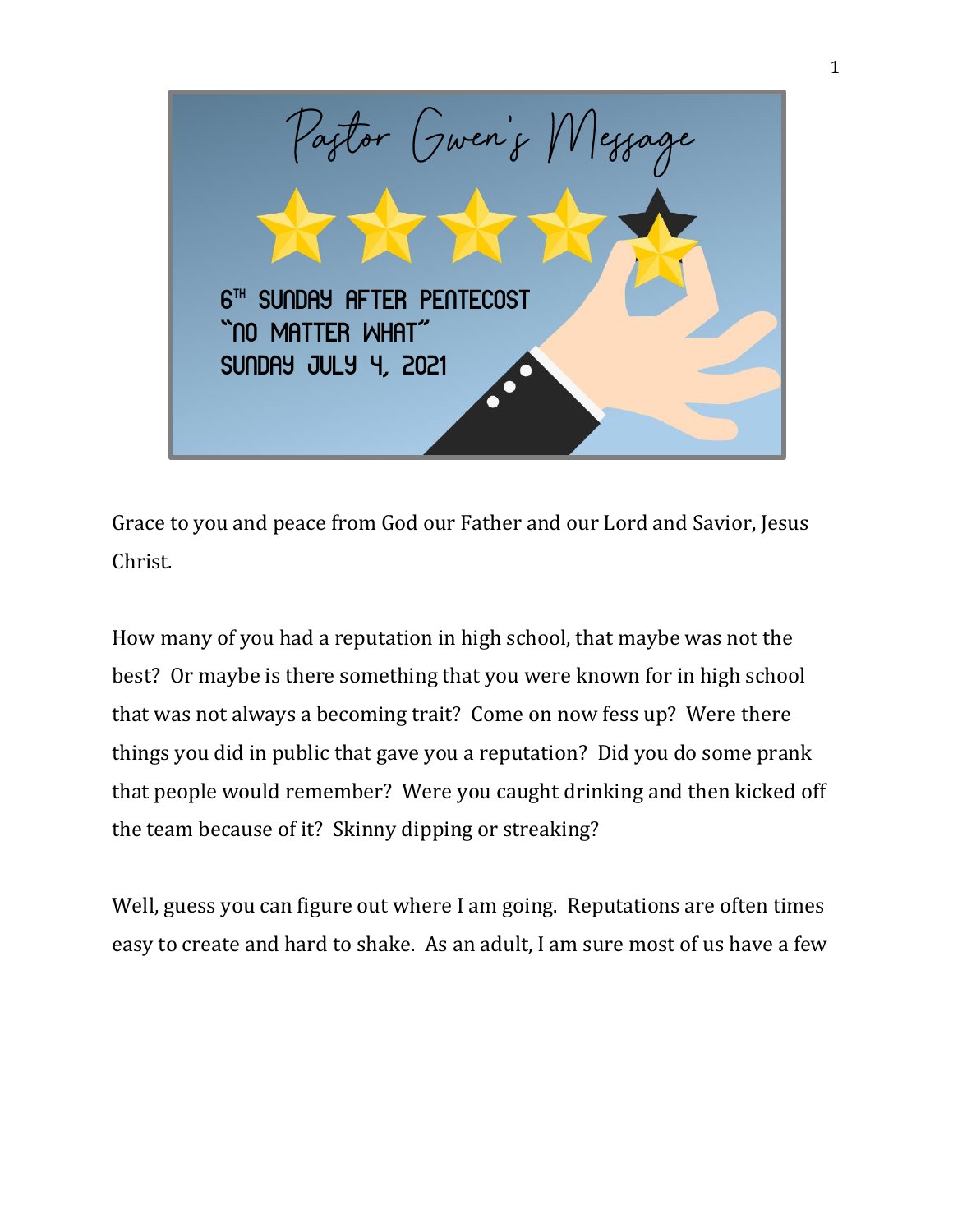things in our lives we would like to forget we did, or at least hope that others would forget as well.

My high school class is having our 50th class reunion in August this year. A group of folks started planning this years ago. Our class was over a thousand kids. They have posted an on-line data base of those of us that they have found, about 900 some. As I looked through the names, first of all, I was astonished as to how many had died. And the second thing I noticed was how many still lived in the Milwaukee area where our high school was. Some of those kids I knew in high school should have moved far, far away from the area as their reputation proceeded them and it was not pretty. Not that I was a goodie two shoes, but other than being the Drum Majorette of our marching band, I really had no claim to fame either good or bad.

In our Gospel lesson for today, Jesus comes home to Nazareth to teach in His home synagogue. When the words come out of his mouth, at first, the people are impressed at his knowledge. But then they begin to think of who is talking. It is just the carpenter's son, Jesus. And they wonder, how he got this knowledge? How is it that he can not only heal people, but what gives him the right to tell us what God is all about. He never even studied to be a rabbi. And after all, He is Mary's son who used to play kick ball in the streets, fish with their sons in the creek, skinned his knee and when home crying. Yes, Jesus before he was the Savior of the world, was Mary's son, just a local boy.

Like many of my classmates Jesus did not travel far from home. And at home as our scripture text says, "They took offense at him." Who does He think he is, trying to teach us? He leaves the crowds, his old neighbors, with these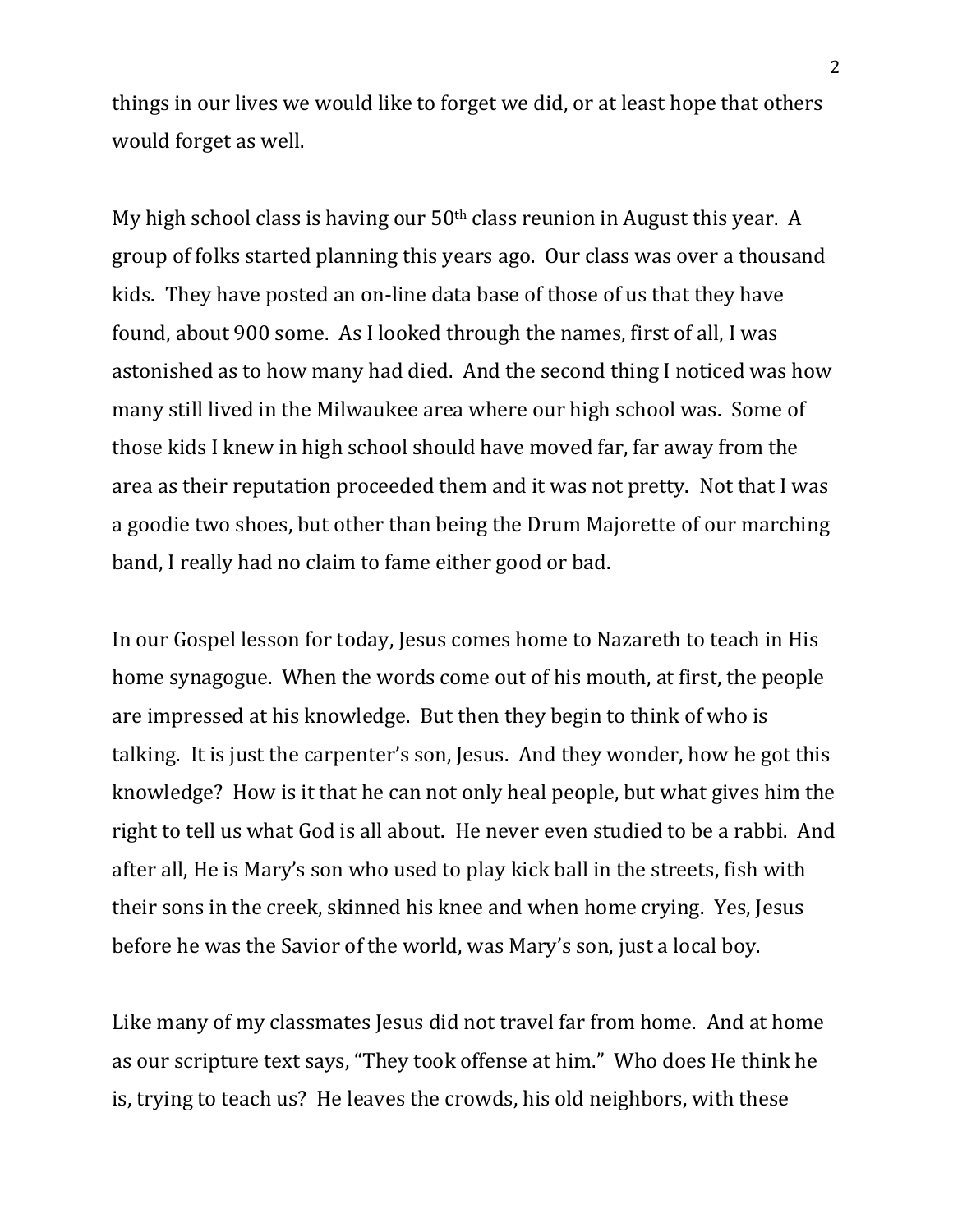words from verse 4 , "Prophets are not without honor, except in their hometown, and among their own kin, and in their own house." Jesus was stunned by the unbelief of the folks in his hometown. I can only guess that he was quite disappointed in their attitudes and their inability to see Him for who He really was. And so after this scene, we never hear of Jesus returning to Nazareth again. Someone else would have to tell His hometown folks about God and the Kingdom of Heaven. Somebody else would have to share the good news with them that there is forgiveness and salvation through the grace of God.

And here we are more than 2000 years later, I think we can understand what Jesus was up against when we talk about faith. We simply think back to our younger years, conjuring up images where we might not be proud of our past. More is going on here than the old phrase, "familiarity breeds contempt." If people know us and our past too well, can we encourage them in their walk with Christ? Although Jesus had a perfect life, we surely cannot claim the same. He was shunned in his hometown, and how then can we expect people to look at us and believe us when we talk about God, Jesus and the Kingdom of Heaven. I am still wondering what those classmates of mine would say if they knew I grew up to be a Lutheran pastor.

I was not a terribly good student in high school. I usually had a hard time passing gym class and I was not a beauty queen, or a cheerleader. Actually, as I look back, I was pretty "Normal" or "ordinary" if you will. And part of being normal was being sinful, doing things I was not proud of. And that is exactly why we need Jesus, because we are sinners. We can share our stories of God's forgiveness because that is what gives us hope for the future. Telling the story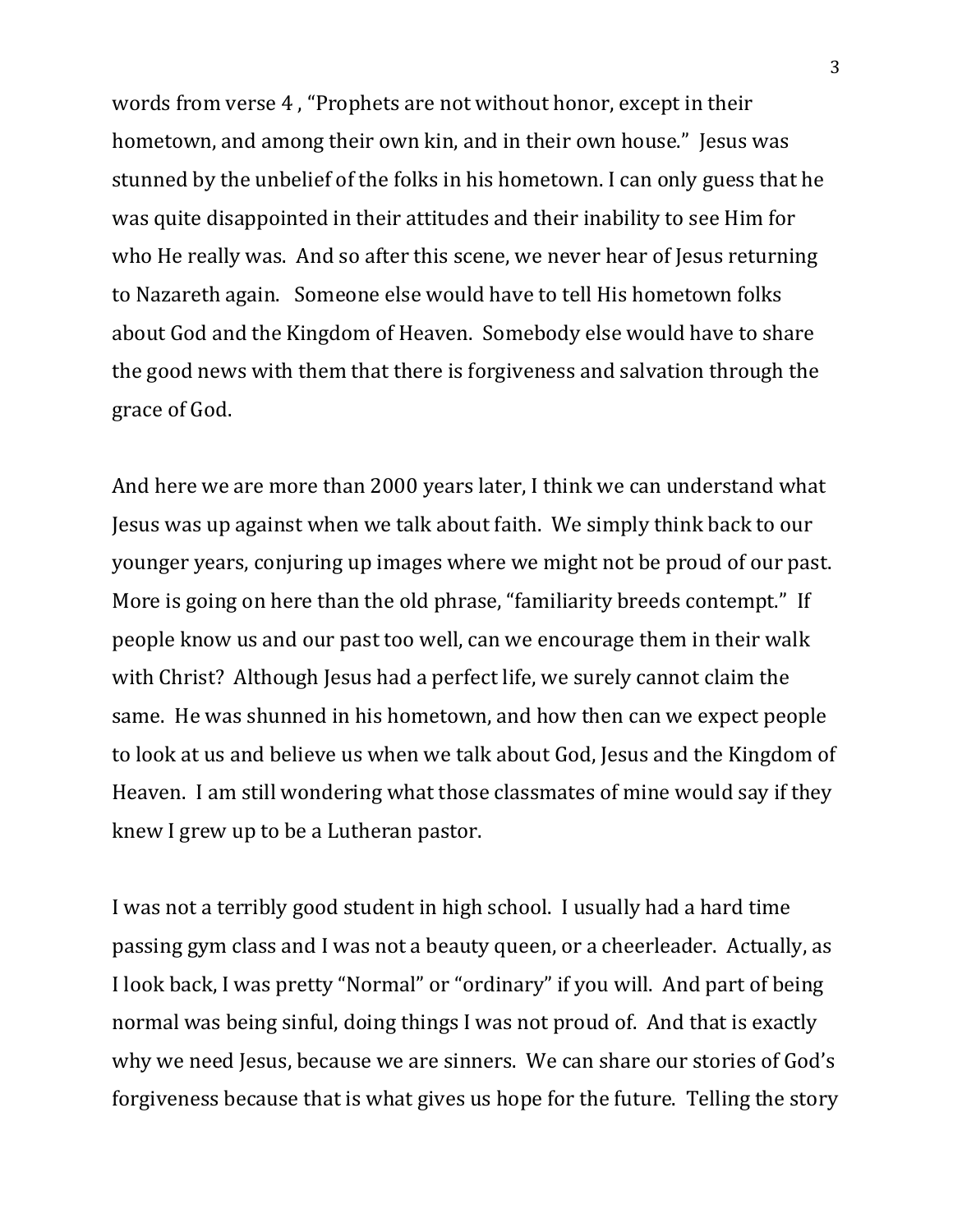of our screwed-up lives makes us human, certainly not perfect. But folks, our credibility does not come from us, it comes from God, as a gift of grace. That is the story we all have, and the story we have to tell.

So, whether or not, people can get past our past is up to them. God works in us to bring the good news to those who need to hear it. You come to Christ the Servant each week to not only worship but to listen to the Good News I share about God's love. You look past the stuff I'd like to hide, my sinfulness. I do admit that a swear slips out of my mouth on occasion. And I too often complain, poor Rodney gets to hear that. I sometimes feel sorry for myself if things are not going right. And I certainly don't always treat my body as a temple. I am only human and do the best that I can as I try to be honest about my life, my flaws, my regrets and my imperfections.

I look to the one who hung on the cross for all of us, who died a terrible death to save us from all our sin and shame. God offered his only son, Jesus, to die for us because he loved humanity so much. And folks, he continues to love us today, just as we are, broken and sinful. God knows our past. He knows our story. He knows where we came from. and he loves us anyway. That is the beauty of the Gospel of Jesus Christ. We do not have to qualify or be perfect to receive it. It is a free gift if we simply are honest about our lives, repent, and live them having faith. Faith in the One who makes all things new.

I do understand that we don't always feel like we are deserving of God's love. Our faith is made stronger in hearing God's word, listening to each other's stories and singing His praises. After all we are all in this life together. God wants us to have companionship on our journey. He sent the disciples out two